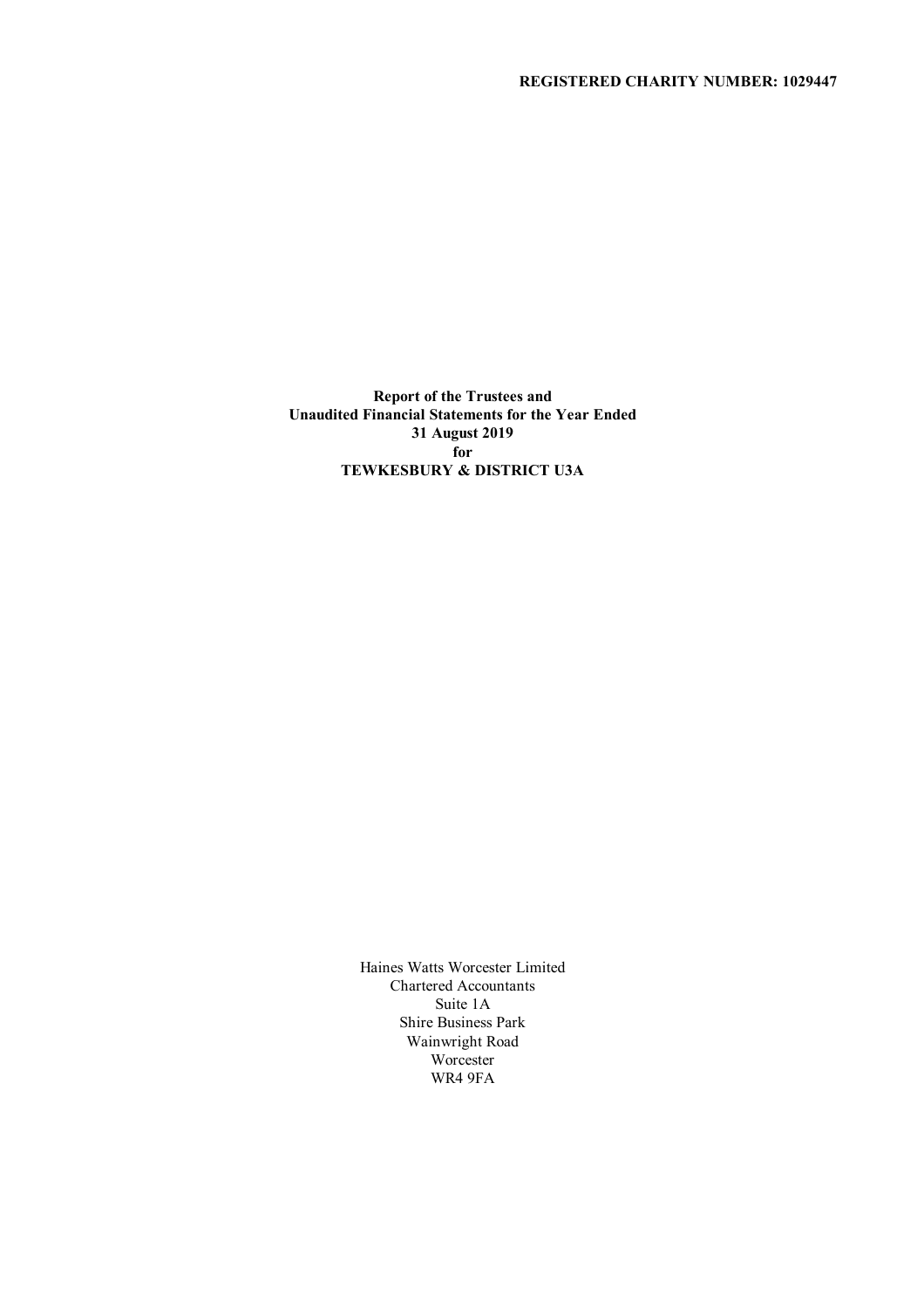**Contents of the Financial Statements for the year ended 31 August 2019**

|                                            | Page              |
|--------------------------------------------|-------------------|
| Report of the Trustees                     | $1 \text{ to } 3$ |
| Independent Examiner's Report              |                   |
| Statement of Financial Activities          | 5                 |
| Balance Sheet                              |                   |
| Notes to the Financial Statements          | 7 to 11           |
| Detailed Statement of Financial Activities | 12                |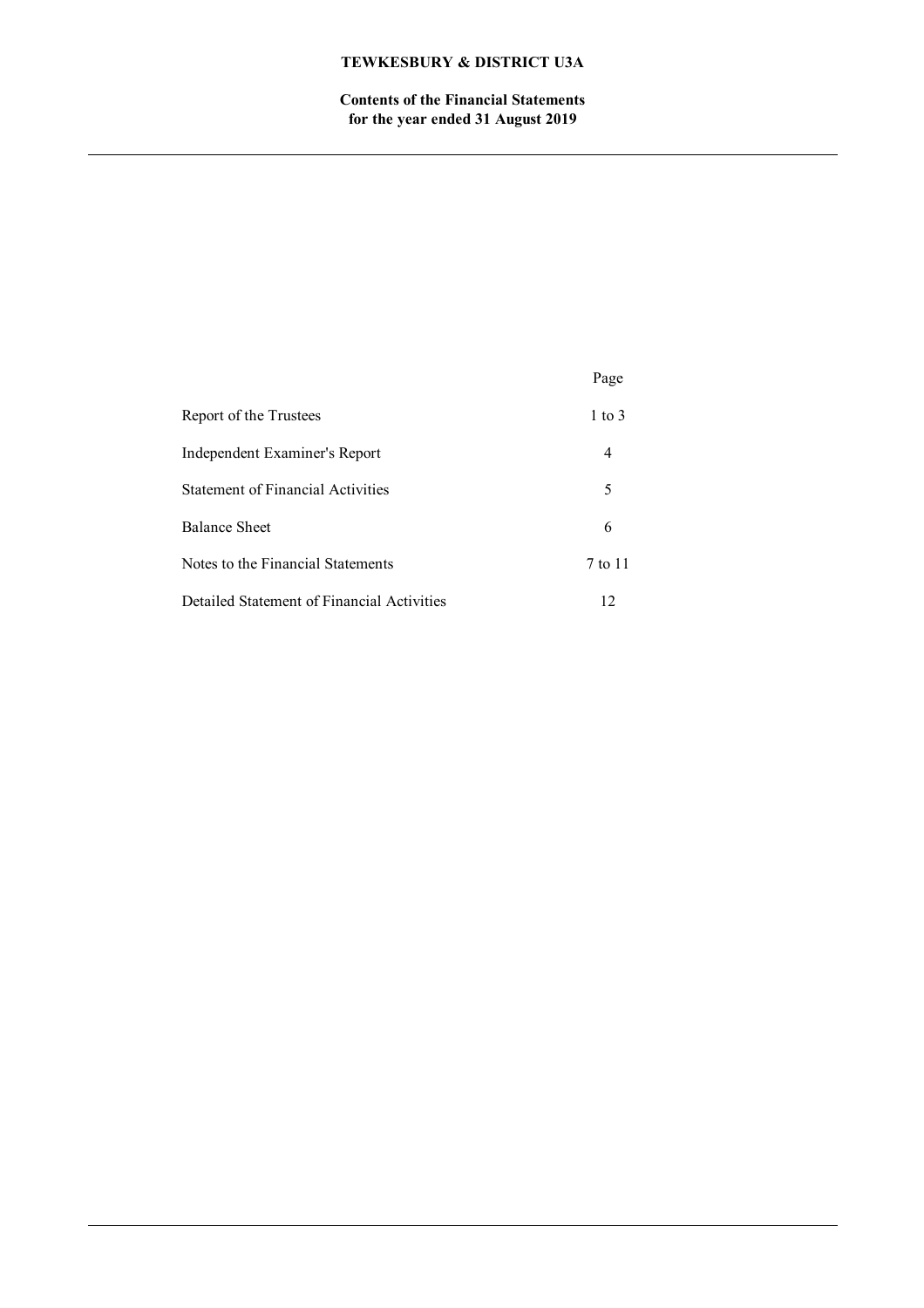## **Report of the Trustees for the year ended 31 August 2019**

The trustees present their report with the financial statements of the charity for the year ended 31 August 2019. The trustees have adopted the provisions of Accounting and Reporting by Charities: Statement of Recommended Practice applicable to charities preparing their accounts in accordance with the Financial Reporting Standard applicable in the UK and Republic of Ireland (FRS 102) (effective 1 January 2015).

# **OBJECTIVES AND ACTIVITIES**

## **Objectives and aims**

The organisation provides educational and recreational services for those who are no longer in full time employment. This is done mainly through small self help groups.

Objectives are:

1. To advance the education of the public and in particular the education of older people no longer in full time gainful employment in Tewkesbury and its surrounding locality.

2. The provision of facilities for leisure time and recreational activities with the object of improving the conditions of life for the above persons in the interest of their social welfare.

Public benefit:

The trustees have due regard to the guidance on the public benefit published by the Charity Commission and believe the objectives meet this guidance and that the activities support the objectives.

# **ACHIEVEMENT AND PERFORMANCE**

## **Charitable activities**

The Charity delivers what we aim to do i.e bring education and social contact and activities to those who are no longer in work through 35-40 regular interest groups.

We are run by members, for members and with members.

Current membership is 623 (2018 - 652) and it has been recognised by health professionals that those of the  $60+$ demographic group who are gainfully occupied live longer and remain fitter.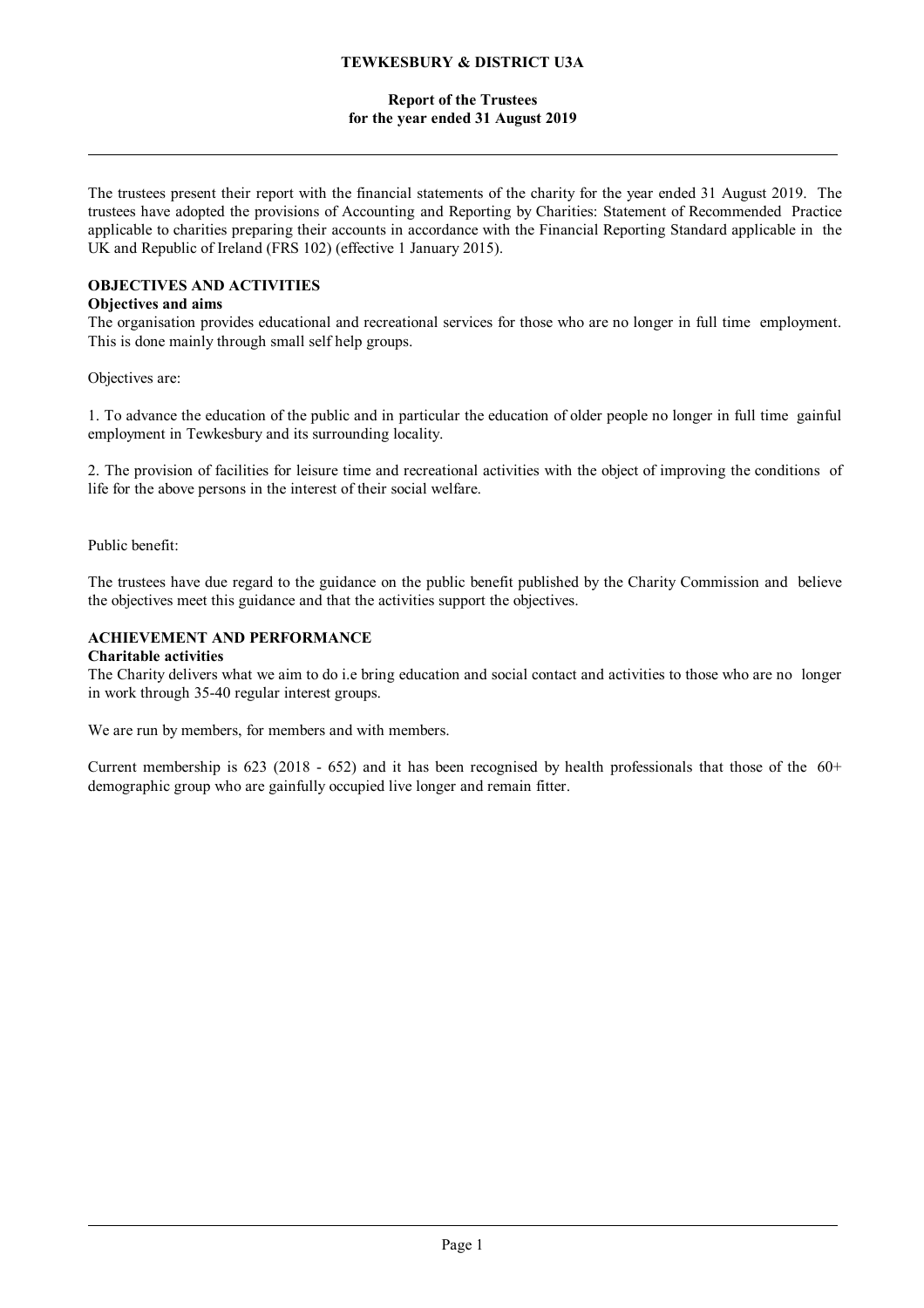## **Report of the Trustees for the year ended 31 August 2019**

## **FINANCIAL REVIEW**

# **Financial position**

The Trustees continue with the view that the total reserves should strive to be close to 6 months operating costs plus any likely major equipment replacements.

Trying to predict trends is not straightforward, since previous years' numbers revealed a modest decline, which may have been expected given the rise in retirement age, in turn leading to a higher average-age of our members, which was expected to impact on future attendance numbers and income. However, following an advertising campaign, numbers have this year again held steady leaving finances in a stronger position than anticipated. The Trustees regularly monitor financial performance and keep the financial position under constant review. Expenditure on modernization of the Audio Visual equipment has been agreed and, to encourage regular attendance at meetings, the entrance fee and refreshments charges have been suspended.. A review of the membership fee is planned during 2020.

The Trustees have formal budgets in place against which they are recording monies spent and the accounting systems have regular checks and balances in place.

An automated membership system to enable members to both join and renew online was set up 3 years ago and is available through our web site and we continue to encourage those members with internet access to use this cost-effective system.

Overall, the Trustees consider the current financial state of affairs to be satisfactory given the current economic climate but are conscious of the need to keep all funding options and all service provision under review.

## **STRUCTURE, GOVERNANCE AND MANAGEMENT**

#### **Governing document**

The organisation is unincorporated by standard registration and registered as a charity on 30 November 1993. The Charity was registered under a constitution adopted on 9 February 1993 and amended on 14 October 2002.

#### **Recruitment and appointment of new trustees**

The trustees assume their duties on election to the Committee and are voted by the members at the Annual General Meeting each year. They are appointed by majority vote on the basis that at least 10% of the members are present.

**REFERENCE AND ADMINISTRATIVE DETAILS Registered Charity number** 1029447

**Principal address** 4 Rope Walk Tewkesbury Gloucestershire GL20 5DS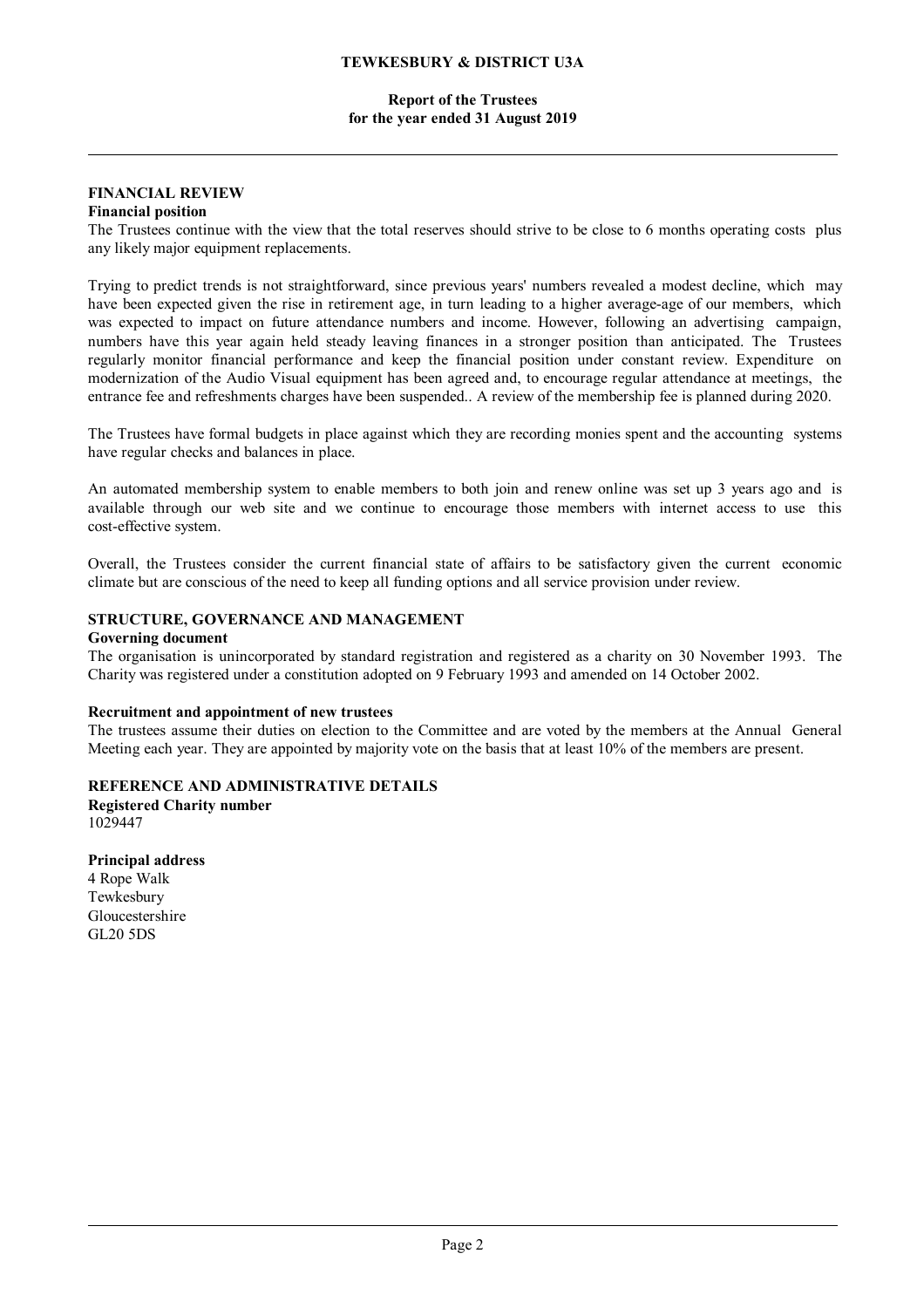## **Report of the Trustees for the year ended 31 August 2019**

## **REFERENCE AND ADMINISTRATIVE DETAILS**

| - resigned $10/12/18$  |
|------------------------|
|                        |
|                        |
|                        |
|                        |
| - appointed $10/12/18$ |
| - appointed $10/12/18$ |
|                        |
|                        |

## **Independent examiner**

Haines Watts Worcester Limited Chartered Accountants Suite 1A Shire Business Park Wainwright Road Worcester WR4 9FA

Approved by order of the board of trustees on ............................................. and signed on its behalf by:

............................................. T Clynes - Trustee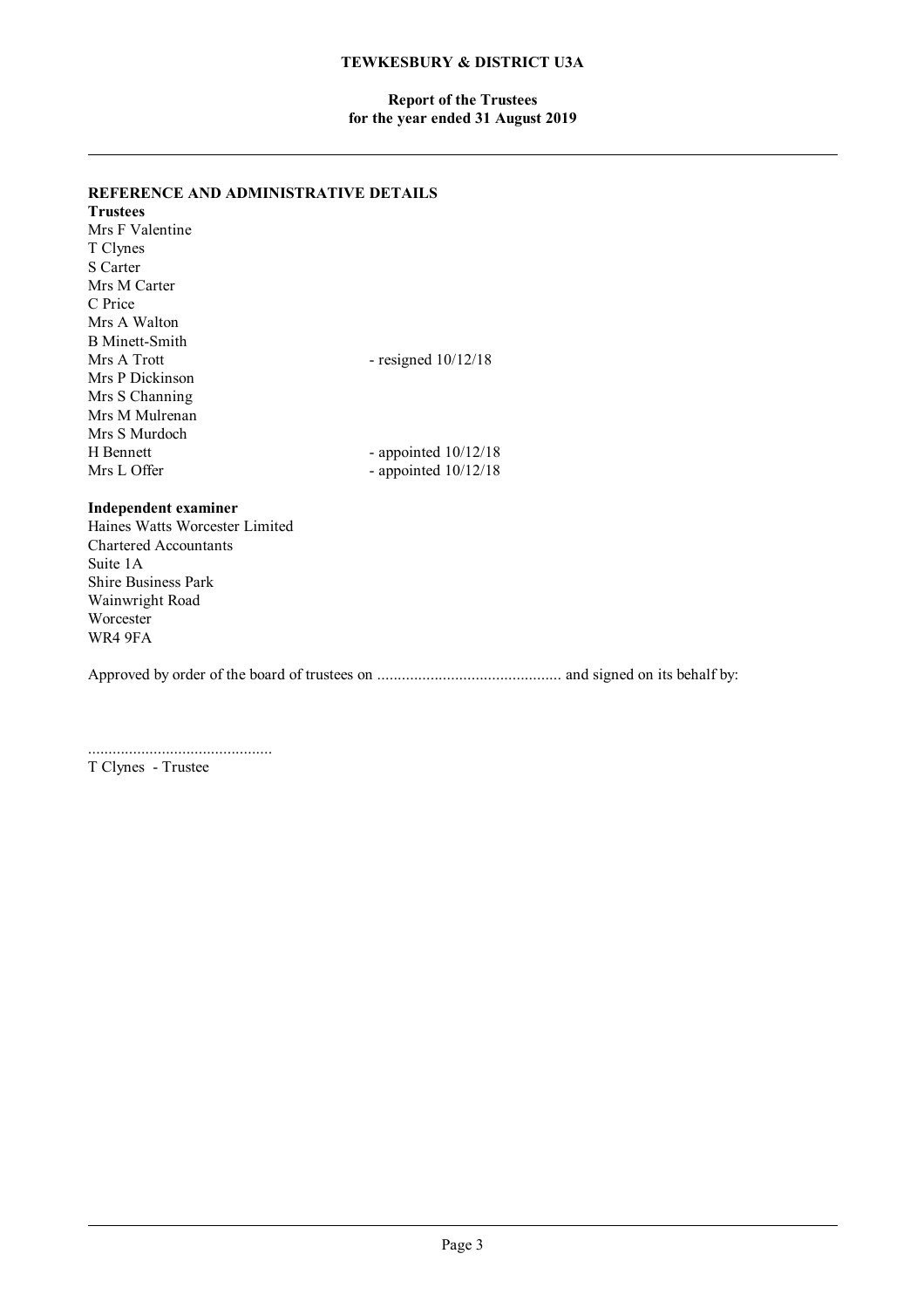## **Independent examiner's report to the trustees of Tewkesbury & District U3A**

I report to the charity trustees on my examination of the accounts of the Tewkesbury & District U3A (the Trust) for the year ended 31 August 2019.

## **Responsibilities and basis of report**

As the charity trustees of the Trust you are responsible for the preparation of the accounts in accordance with the requirements of the Charities Act 2011 ('the Act').

I report in respect of my examination of the Trust's accounts carried out under section 145 of the Act and in carrying out my examination I have followed all applicable Directions given by the Charity Commission under section 145(5)(b) of the Act.

#### **Independent examiner's statement**

I have completed my examination. I confirm that no material matters have come to my attention in connection with the examination giving me cause to believe that in any material respect:

- 1. accounting records were not kept in respect of the Trust as required by section 130 of the Act; or
- 2. the accounts do not accord with those records; or
- 3. the accounts do not comply with the applicable requirements concerning the form and content of accounts set out in the Charities (Accounts and Reports) Regulations 2008 other than any requirement that the accounts give a true and fair view which is not a matter considered as part of an independent examination.

I have no concerns and have come across no other matters in connection with the examination to which attention should be drawn in this report in order to enable a proper understanding of the accounts to be reached.

J H Painter FCA Haines Watts Worcester Limited Chartered Accountants Suite 1A Shire Business Park Wainwright Road Worcester WR4 9FA

Date: .............................................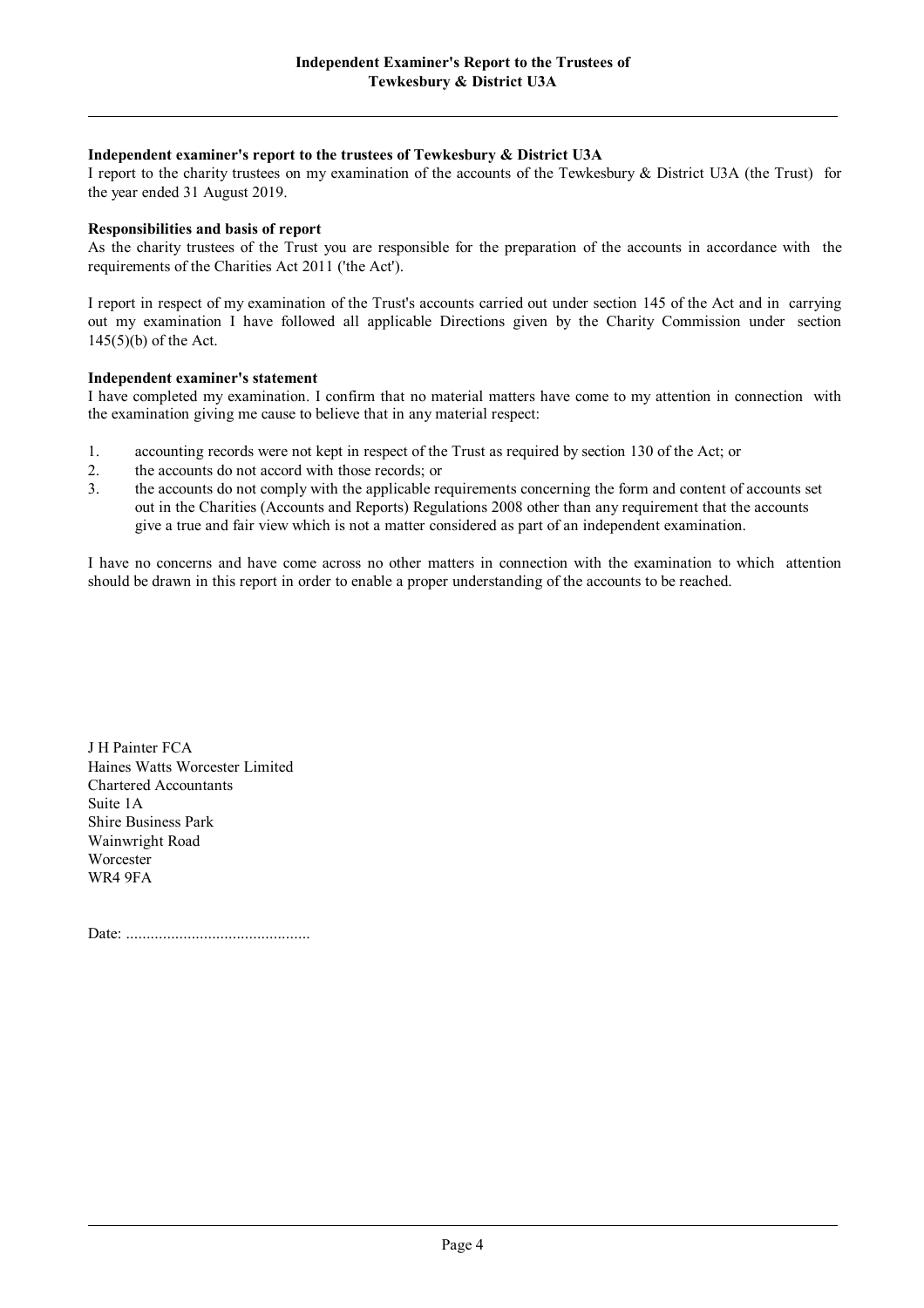# **Statement of Financial Activities for the year ended 31 August 2019**

| <b>INCOME AND ENDOWMENTS FROM</b><br>Donations and legacies     | <b>Notes</b>                 | 2019<br>Unrestricted<br>fund<br>$\pounds$<br>7,624 | 2018<br>Total<br>funds<br>$\pounds$<br>7,990 |
|-----------------------------------------------------------------|------------------------------|----------------------------------------------------|----------------------------------------------|
| Other trading activities<br>Investment income                   | $\sqrt{2}$<br>$\overline{3}$ | 25,209<br>196                                      | 24,884<br>42                                 |
| <b>Total</b>                                                    |                              | 33,029                                             | 32,916                                       |
| <b>EXPENDITURE ON</b><br>Raising funds<br>Other<br><b>Total</b> |                              | 23,325<br>7,336<br>30,661                          | 22,939<br>7,279<br>30,218                    |
| <b>NET INCOME</b>                                               |                              | 2,368                                              | 2,698                                        |
| <b>RECONCILIATION OF FUNDS</b>                                  |                              |                                                    |                                              |
| <b>Total funds brought forward</b>                              |                              | 27,926                                             | 25,229                                       |
| <b>TOTAL FUNDS CARRIED FORWARD</b>                              |                              | 30,294                                             | 27,927                                       |

The notes form part of these financial statements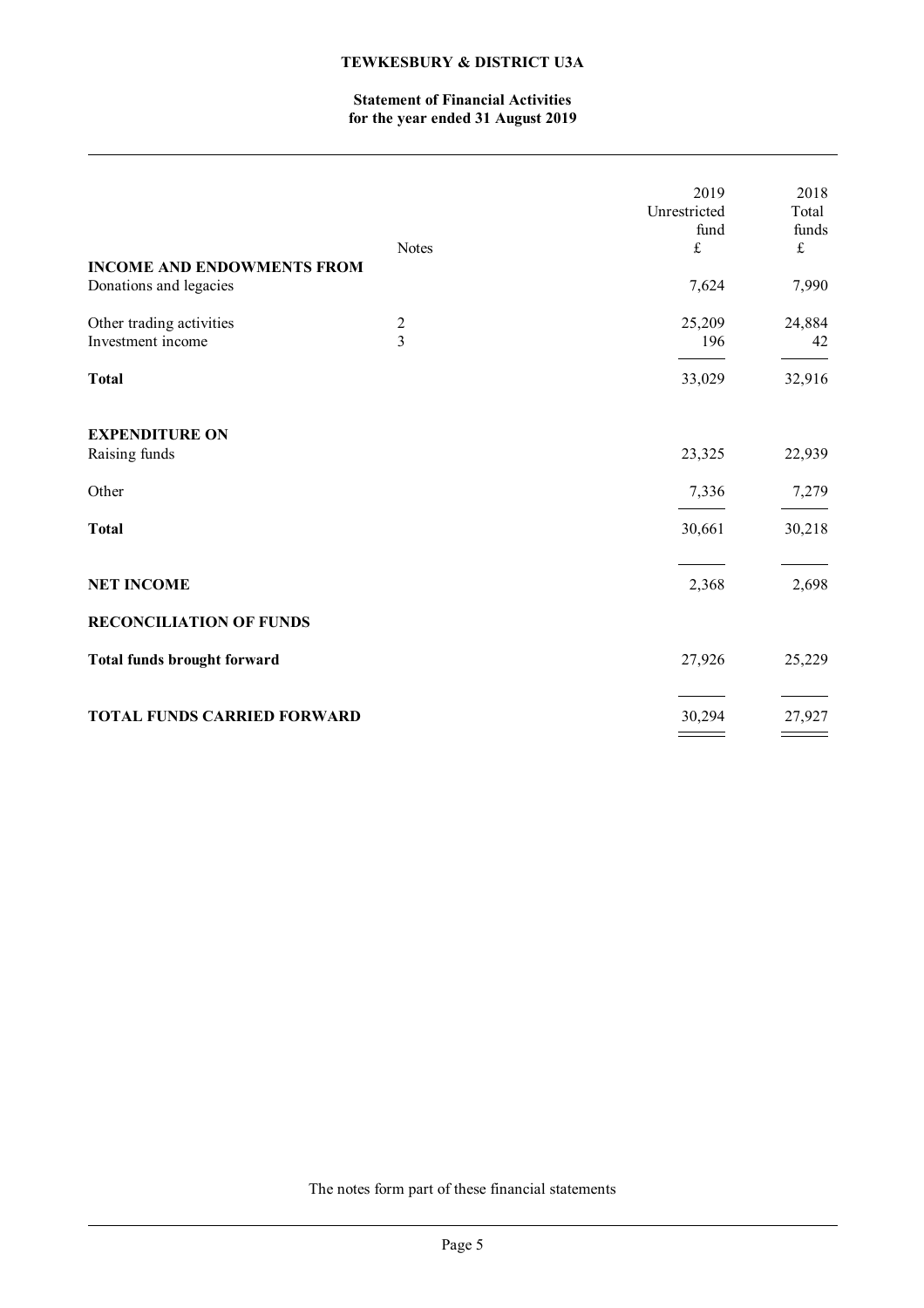# **Balance Sheet At 31 August 2019**

|                                                         | Notes          | 2019<br>Unrestricted<br>fund<br>$\pounds$ | 2018<br>Total<br>funds<br>$\mathbf f$ |
|---------------------------------------------------------|----------------|-------------------------------------------|---------------------------------------|
| <b>FIXED ASSETS</b><br>Tangible assets                  | 6              | 43                                        | 296                                   |
|                                                         |                |                                           |                                       |
| <b>CURRENT ASSETS</b><br>Debtors<br>Cash at bank        | $\overline{7}$ | 469<br>30,603                             | 616<br>27,715                         |
|                                                         |                | 31,072                                    | 28,331                                |
| <b>CREDITORS</b><br>Amounts falling due within one year | 8              | (821)                                     | (700)                                 |
| <b>NET CURRENT ASSETS</b>                               |                | 30,251                                    | 27,631                                |
| <b>TOTAL ASSETS LESS CURRENT</b><br><b>LIABILITIES</b>  |                | 30,294                                    | 27,927                                |
| <b>NET ASSETS</b>                                       |                | 30,294                                    | 27,927                                |
| <b>FUNDS</b><br>Unrestricted funds                      | 9              | 30,294                                    | 27,927                                |
| <b>TOTAL FUNDS</b>                                      |                | 30,294                                    | 27,927                                |

The financial statements were approved by the Board of Trustees on ............................................. and were signed on its behalf by:

.............................................

T Clynes -Trustee

The notes form part of these financial statements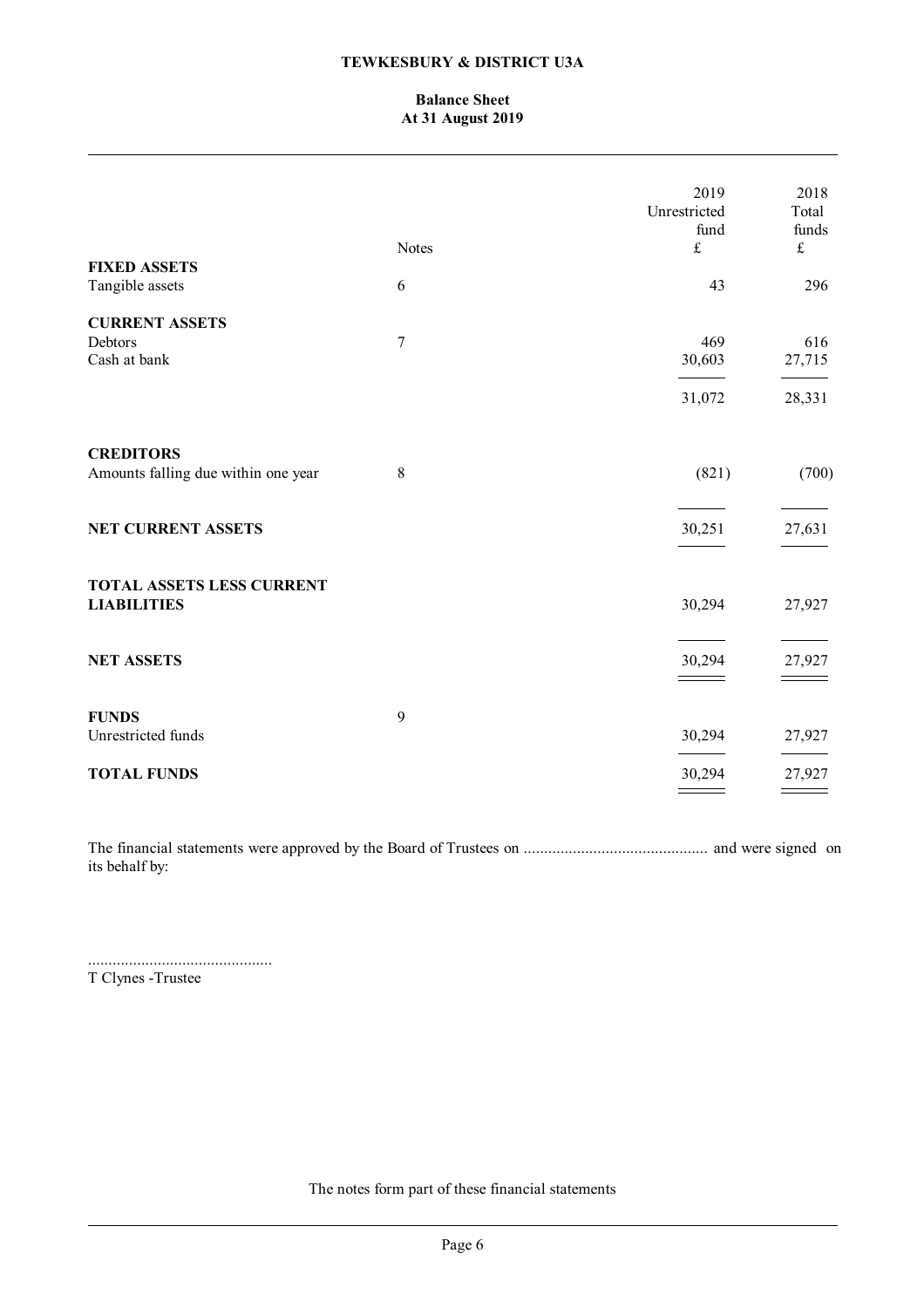**Notes to the Financial Statements for the year ended 31 August 2019**

## **1. ACCOUNTING POLICIES**

#### **Basis of preparing the financial statements**

The financial statements of the charity, which is a public benefit entity under FRS 102, have been prepared in accordance with the Charities SORP (FRS 102) 'Accounting and Reporting by Charities: Statement of Recommended Practice applicable to charities preparing their accounts in accordance with the Financial Reporting Standard applicable in the UK and Republic of Ireland (FRS 102) (effective 1 January 2015)', Financial Reporting Standard 102 'The Financial Reporting Standard applicable in the UK and Republic of Ireland' and the Charities Act 2011. The financial statements have been prepared under the historical cost convention.

#### **Income**

All income is recognised in the Statement of Financial Activities once the charity has entitlement to the funds, it is probable that the income will be received and the amount can be measured reliably.

#### **Expenditure**

Liabilities are recognised as expenditure as soon as there is a legal or constructive obligation committing the charity to that expenditure, it is probable that a transfer of economic benefits will be required in settlement and the amount of the obligation can be measured reliably. Expenditure is accounted for on an accruals basis and has been classified under headings that aggregate all cost related to the category. Where costs cannot be directly attributed to particular headings they have been allocated to activities on a basis consistent with the use of resources.

#### **Tangible fixed assets**

Depreciation is provided at the following annual rates in order to write off each asset over its estimated useful life.

| Computer equipment | $-33\%$ on cost |
|--------------------|-----------------|
|--------------------|-----------------|

#### **Taxation**

The charity is exempt from tax on its charitable activities.

#### **Fund accounting**

Unrestricted funds can be used in accordance with the charitable objectives at the discretion of the trustees.

Restricted funds can only be used for particular restricted purposes within the objects of the charity. Restrictions arise when specified by the donor or when funds are raised for particular restricted purposes.

Further explanation of the nature and purpose of each fund is included in the notes to the financial statements.

## **2. OTHER TRADING ACTIVITIES**

| 2019   | 2018   |
|--------|--------|
| £      | £      |
| 4,557  | 5,607  |
| 19,918 | 18,584 |
| 332    | 393    |
| 402    | 300    |
| 25,209 | 24,884 |
|        |        |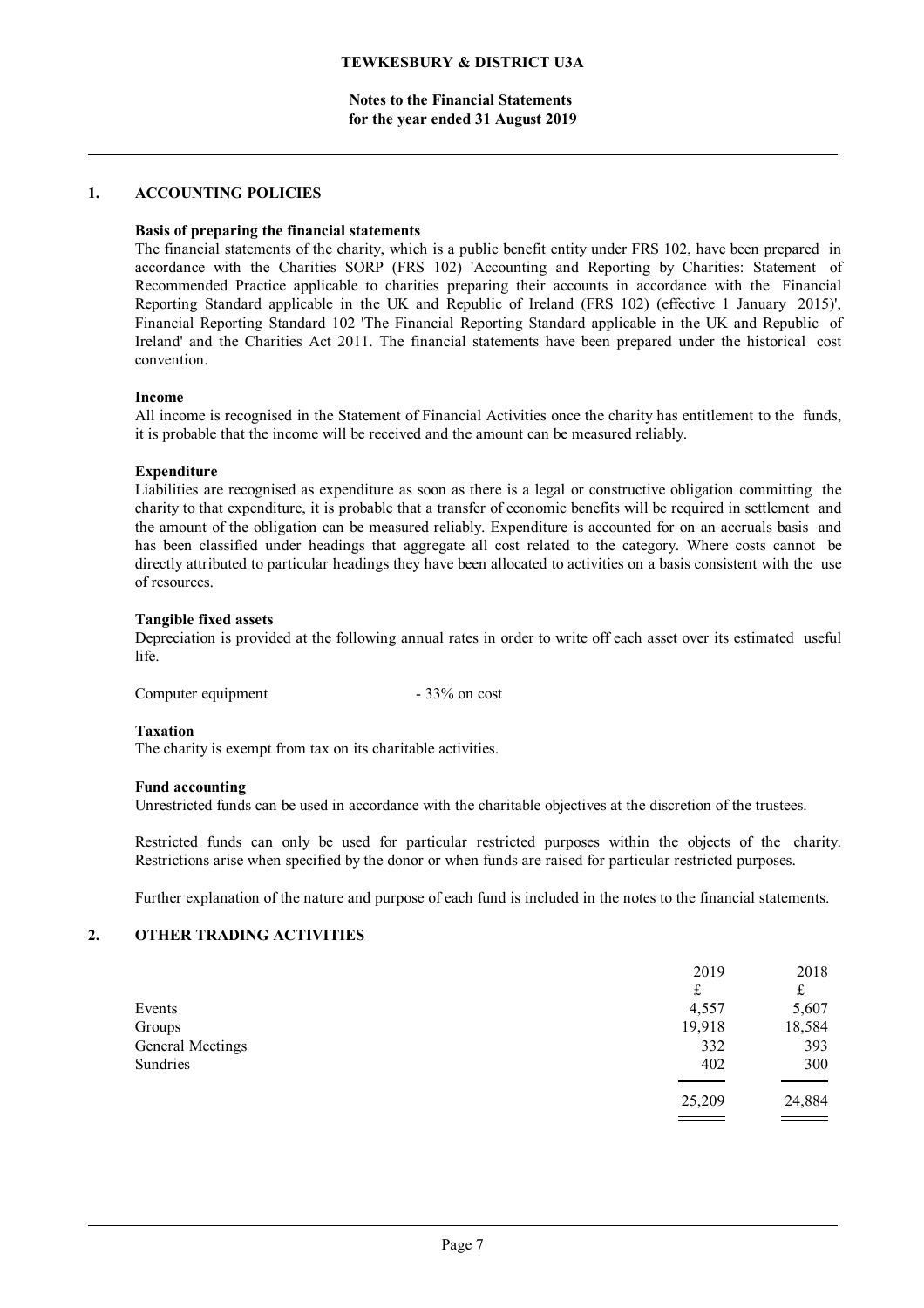# **Notes to the Financial Statements - continued for the year ended 31 August 2019**

# **3. INVESTMENT INCOME**

|                               | 2019 | 2018   |
|-------------------------------|------|--------|
| <b>Bank Interest Received</b> | 196  | 42     |
|                               |      | $\sim$ |

## **4. TRUSTEES' REMUNERATION AND BENEFITS**

There were no trustees' remuneration or other benefits for the year ended 31 August 2019 nor for the year ended 31 August 2018.

#### **Trustees' expenses**

There were no trustees' expenses paid for the year ended 31 August 2019 nor for the year ended 31 August 2018.

During the year, combined business expenses of £435 were reimbursed to 2 Trustees.

# **5. COMPARATIVES FOR THE STATEMENT OF FINANCIAL ACTIVITIES**

|                                    | Unrestricted |
|------------------------------------|--------------|
|                                    | fund         |
| <b>INCOME AND ENDOWMENTS FROM</b>  | $\pounds$    |
| Donations and legacies             | 7,990        |
| Other trading activities           | 24,884       |
| Investment income                  | 42           |
| <b>Total</b>                       | 32,916       |
|                                    |              |
| <b>EXPENDITURE ON</b>              |              |
| Raising funds                      | 22,939       |
| Other                              | 7,279        |
| <b>Total</b>                       | 30,218       |
| <b>NET INCOME</b>                  | 2,698        |
|                                    |              |
| <b>RECONCILIATION OF FUNDS</b>     |              |
| <b>Total funds brought forward</b> | 25,229       |
| <b>TOTAL FUNDS CARRIED FORWARD</b> | 27,927       |
|                                    |              |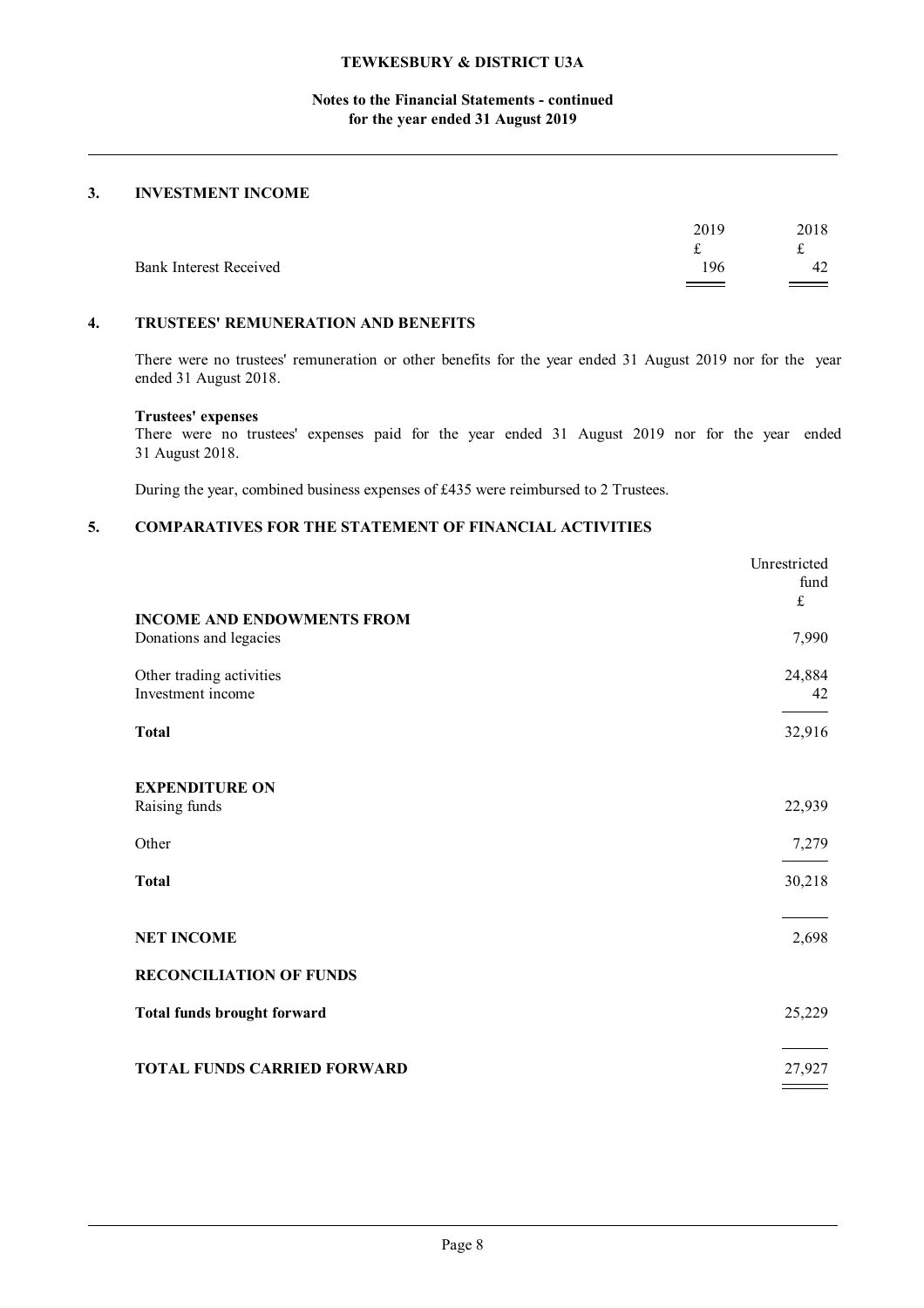# **Notes to the Financial Statements - continued for the year ended 31 August 2019**

# **6. TANGIBLE FIXED ASSETS**

|    |                                                       |           |              | Computer<br>equipment<br>$\mathfrak{L}% _{F}=\mathfrak{L}_{F,\mathbb{R}}\times\mathfrak{L}_{F,\mathbb{R}}\times\mathfrak{L}_{F,\mathbb{R}}\times\mathfrak{L}_{F,\mathbb{R}}$ |
|----|-------------------------------------------------------|-----------|--------------|------------------------------------------------------------------------------------------------------------------------------------------------------------------------------|
|    | <b>COST</b>                                           |           |              |                                                                                                                                                                              |
|    | At 1 September 2018 and 31 August 2019                |           |              | 780                                                                                                                                                                          |
|    |                                                       |           |              |                                                                                                                                                                              |
|    | <b>DEPRECIATION</b><br>At 1 September 2018            |           |              | 484                                                                                                                                                                          |
|    | Charge for year                                       |           |              | 253                                                                                                                                                                          |
|    |                                                       |           |              |                                                                                                                                                                              |
|    | At 31 August 2019                                     |           |              | 737                                                                                                                                                                          |
|    | <b>NET BOOK VALUE</b>                                 |           |              |                                                                                                                                                                              |
|    | At 31 August 2019                                     |           |              | 43                                                                                                                                                                           |
|    | At 31 August 2018                                     |           |              | 296                                                                                                                                                                          |
| 7. | DEBTORS: AMOUNTS FALLING DUE WITHIN ONE YEAR          |           |              |                                                                                                                                                                              |
|    |                                                       |           | 2019         | 2018                                                                                                                                                                         |
|    |                                                       |           | £            | $\mathfrak{t}$                                                                                                                                                               |
|    | Trade debtors                                         |           | 434          | 596                                                                                                                                                                          |
|    | Other debtors                                         |           | 35           | 20                                                                                                                                                                           |
|    |                                                       |           | 469          | 616                                                                                                                                                                          |
| 8. | <b>CREDITORS: AMOUNTS FALLING DUE WITHIN ONE YEAR</b> |           |              |                                                                                                                                                                              |
|    |                                                       |           |              |                                                                                                                                                                              |
|    |                                                       |           | 2019         | 2018                                                                                                                                                                         |
|    | Trade creditors                                       |           | £<br>821     | $\mathfrak{L}% _{F}=\mathfrak{L}_{F,\mathbb{R}}\times\mathfrak{L}_{F,\mathbb{R}}\times\mathfrak{L}_{F,\mathbb{R}}\times\mathfrak{L}_{F,\mathbb{R}}$<br>700                   |
|    |                                                       |           |              |                                                                                                                                                                              |
| 9. | <b>MOVEMENT IN FUNDS</b>                              |           |              |                                                                                                                                                                              |
|    |                                                       |           | Net movement |                                                                                                                                                                              |
|    |                                                       | At 1.9.18 | in funds     | At 31.8.19                                                                                                                                                                   |
|    |                                                       | $\pounds$ | $\pounds$    | $\pounds$                                                                                                                                                                    |
|    | <b>Unrestricted funds</b><br>General fund             | 27,926    | 2,368        | 30,294                                                                                                                                                                       |
|    |                                                       |           |              |                                                                                                                                                                              |

| <b>TOTAL FUNDS</b> | 27,926 | 2.368 | 30,294 |
|--------------------|--------|-------|--------|
|--------------------|--------|-------|--------|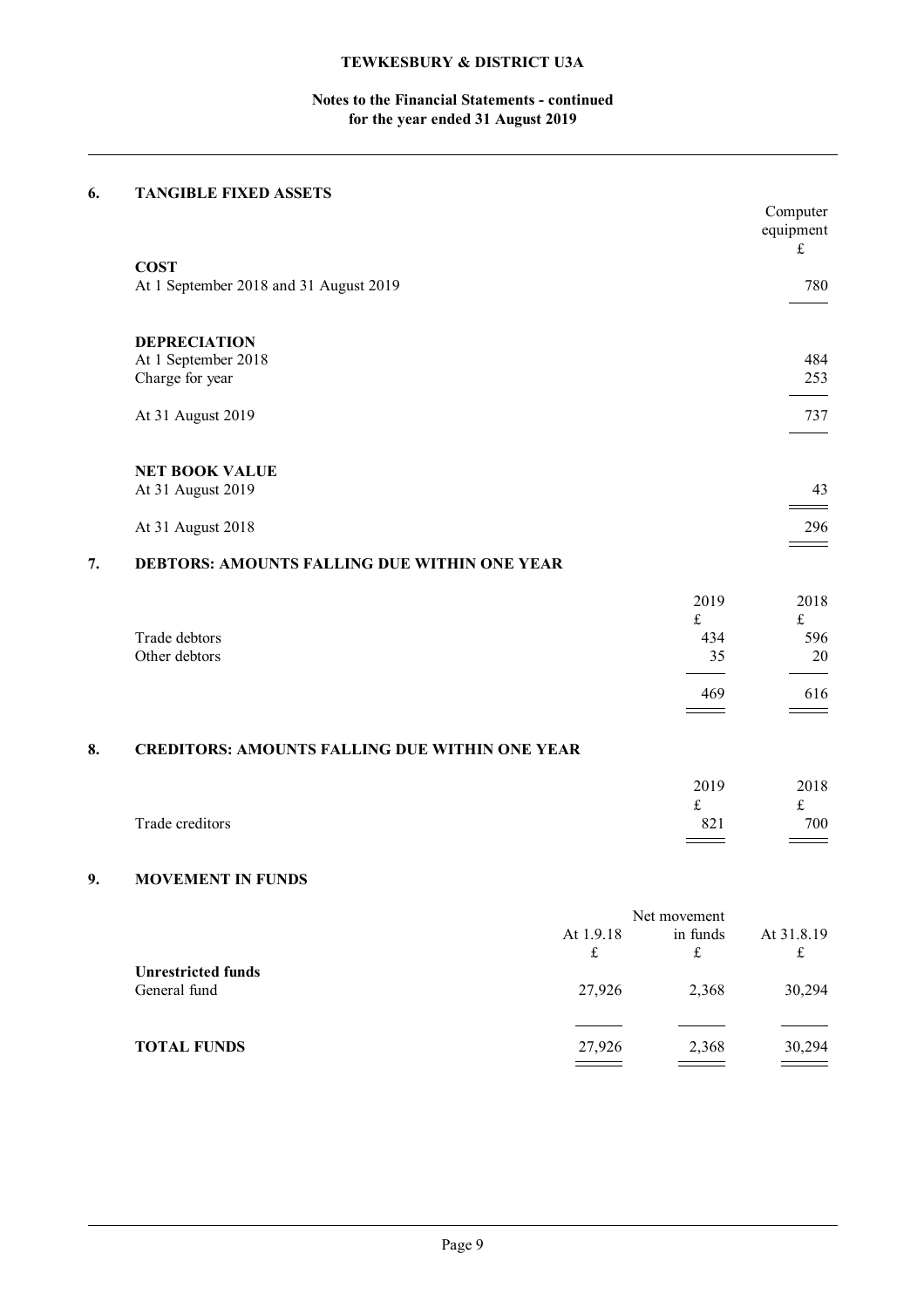# **Notes to the Financial Statements - continued for the year ended 31 August 2019**

## **9. MOVEMENT IN FUNDS - continued**

Net movement in funds, included in the above are as follows:

|                                           | Incoming<br>resources | Resources<br>expended<br>£ | Movement in<br>funds<br>£ |
|-------------------------------------------|-----------------------|----------------------------|---------------------------|
| <b>Unrestricted funds</b><br>General fund | 33,029                | (30,661)                   | 2,368                     |
| <b>TOTAL FUNDS</b>                        | 33,029                | (30, 661)                  | 2,368<br>---              |

## **Comparatives for movement in funds**

|                           | Net movement |          |            |
|---------------------------|--------------|----------|------------|
|                           | At 1.9.17    | in funds | At 31.8.18 |
|                           | £            | £        | £          |
| <b>Unrestricted Funds</b> |              |          |            |
| General fund              | 25,229       | 2,698    | 27,927     |
|                           |              |          |            |
| <b>TOTAL FUNDS</b>        | 25,229       | 2,698    | 27,927     |
|                           |              |          |            |

Comparative net movement in funds, included in the above are as follows:

|                                           | Incoming<br>resources<br>£ | Resources<br>expended<br>£ | Movement in<br>funds<br>£ |
|-------------------------------------------|----------------------------|----------------------------|---------------------------|
| <b>Unrestricted funds</b><br>General fund | 32,916                     | (30,218)                   | 2,698                     |
| <b>TOTAL FUNDS</b>                        | 32,916                     | (30,218)                   | 2,698                     |

A current year 12 months and prior year 12 months combined position is as follows:

|                                           | Net movement |               |                 |
|-------------------------------------------|--------------|---------------|-----------------|
|                                           | At 1.9.17    | in funds<br>£ | At 31.8.19<br>£ |
| <b>Unrestricted funds</b><br>General fund | 25,229       | 5,066         | 30,295          |
| <b>TOTAL FUNDS</b>                        | 25,229       | 5,066         | 30,295          |
|                                           |              |               |                 |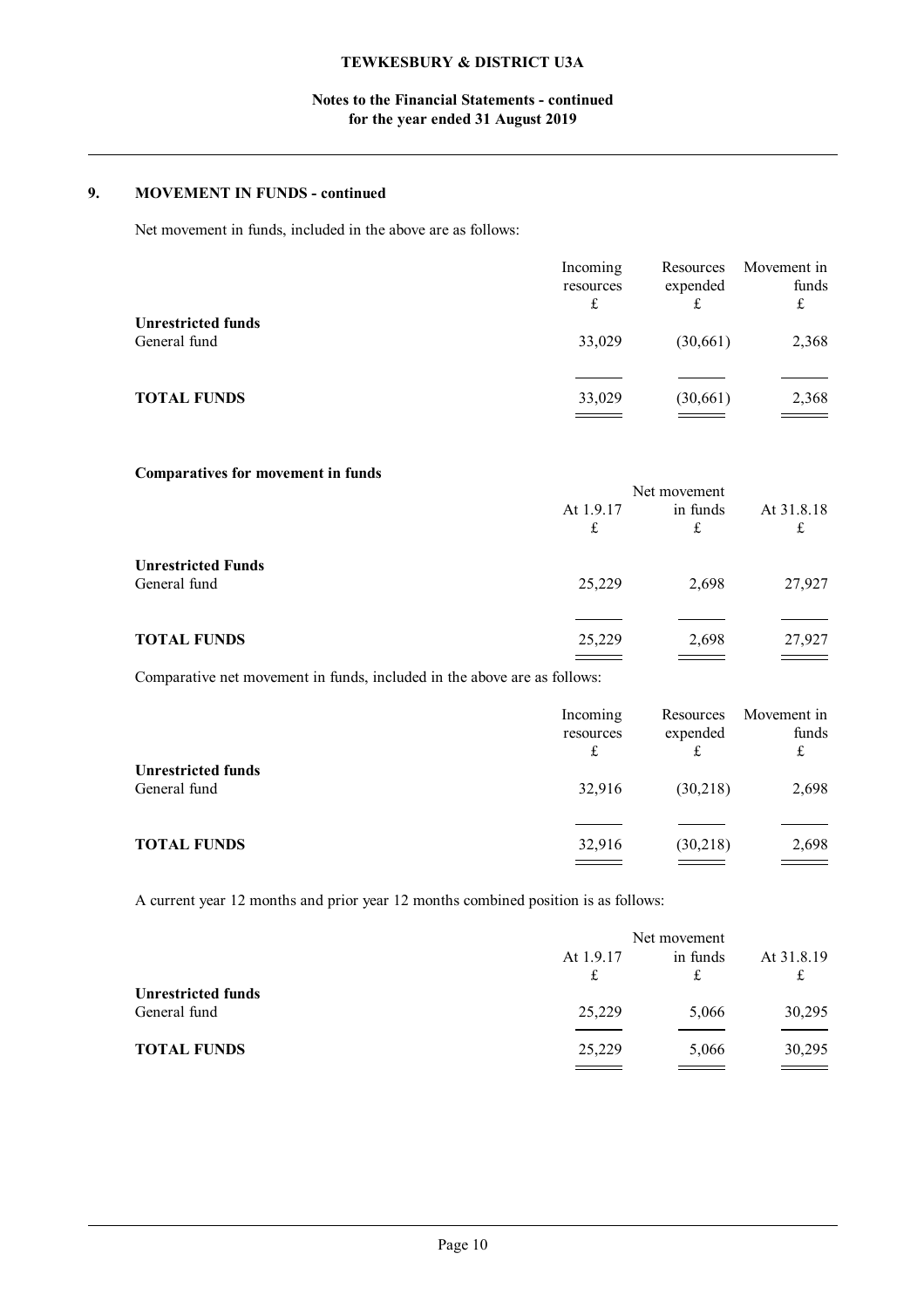# **Notes to the Financial Statements - continued for the year ended 31 August 2019**

# **9. MOVEMENT IN FUNDS - continued**

A current year 12 months and prior year 12 months combined net movement in funds, included in the above are as follows:

|                           | Incoming<br>resources | Resources<br>expended | Movement in<br>funds |
|---------------------------|-----------------------|-----------------------|----------------------|
| <b>Unrestricted funds</b> |                       |                       |                      |
| General fund              | 65,945                | (60, 879)             | 5,066                |
| <b>TOTAL FUNDS</b>        | 65,945                | (60, 879)             | 5,066                |
|                           |                       |                       |                      |

# **10. RELATED PARTY DISCLOSURES**

There were no related party transactions for the year ended 31 August 2019.